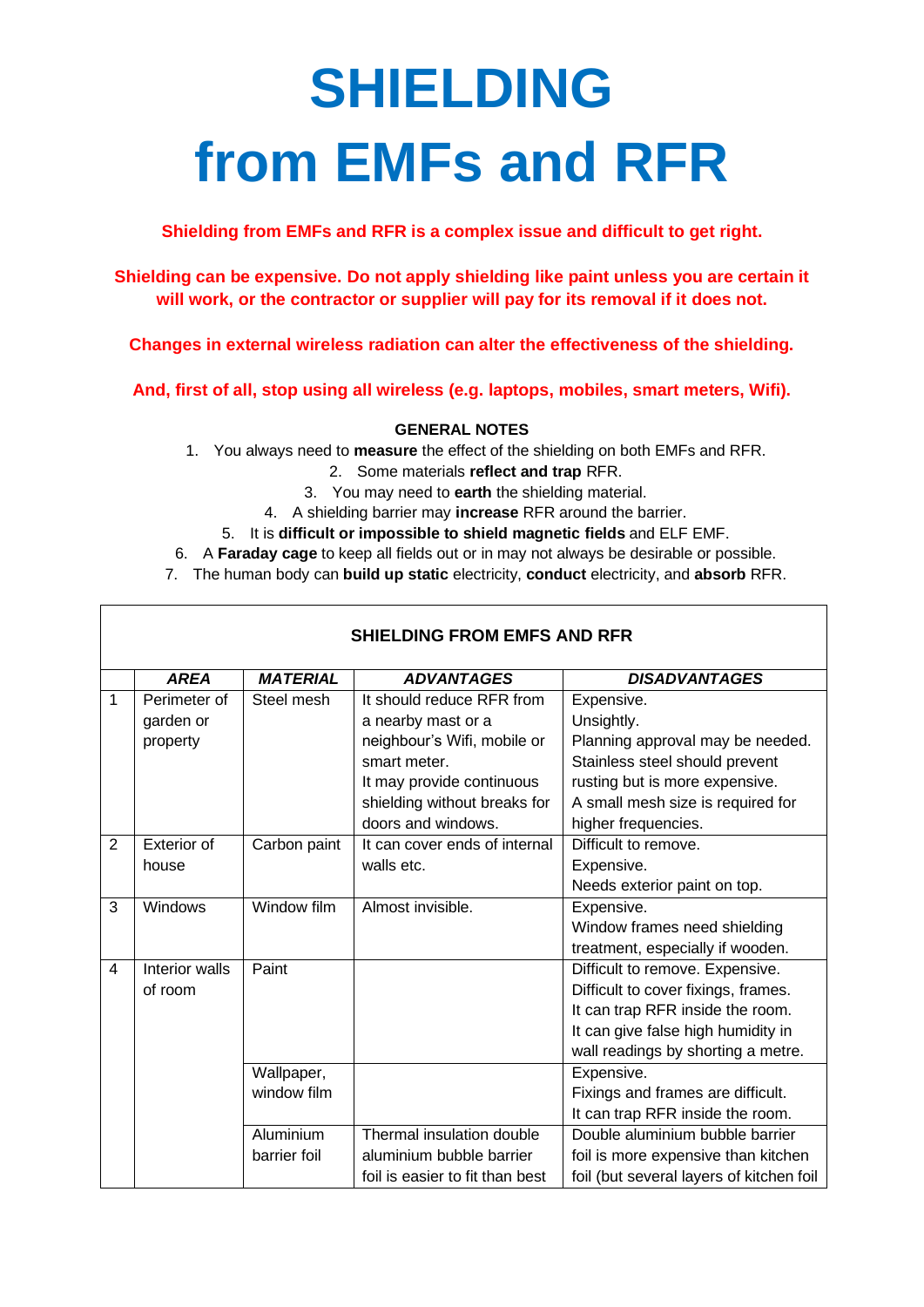|   |              |                   | quality aluminium foil for     | may be needed). It may not block      |
|---|--------------|-------------------|--------------------------------|---------------------------------------|
|   |              |                   | cooking                        | all wireless radiation.               |
|   |              |                   |                                | Any gaps may render it ineffective.   |
| 5 | Doors,       |                   |                                | Each door, frame, fixing and fitting  |
|   | frames,      |                   |                                | requires its own protective shield,   |
|   | chimneys,    |                   |                                | otherwise RFR can enter the space     |
|   | fittings,    |                   |                                | through small gaps.                   |
|   | letterboxes  |                   |                                |                                       |
| 6 | Inside rooms | <b>Nets</b>       | Nets can be moved easily.      | Expensive.                            |
|   |              | e.g.              | Good quality nets give high    | If the net is earthed, it should not  |
|   |              | over beds,        | levels of protections, are     | introduce stray currents.             |
|   |              | seats,            | almost transparent and light   | In high-rise flats, etc., floor       |
|   |              | work places       | in weight.                     | protection may also be needed.        |
| 7 | Electric     | Shielded          | Good for a new-build or        | Expensive.                            |
|   |              |                   |                                |                                       |
|   | wiring       | cables            | refurbished property           |                                       |
|   | cables       | <b>Breaker</b> or | <b>Especially for bedrooms</b> | Expensive.                            |
|   |              | on-demand         | and sleeping areas at night.   |                                       |
|   |              | switches          |                                |                                       |
|   |              | Cable             | 'Radial' circuit wiring is     | Cheaper if done as part of a new-     |
|   |              | configuration     | preferable to ring-mains.      | build.                                |
|   |              |                   | Mains sockets and wiring       |                                       |
|   |              |                   | should be >1m from beds.       |                                       |
|   |              | Earthing          | e.g. for some lights and       | A magnetic field is caused by the     |
|   |              |                   | computers.                     | flow of a current.                    |
|   |              |                   | Earthing cables are often      | There is voltage even if the          |
|   |              |                   | recommended for                | appliance is not in use, unless it is |
|   |              |                   | computers.                     | unplugged from the mains socket.      |
|   |              |                   | White goods with metal         |                                       |
|   |              |                   | frames are earthed.            |                                       |
|   |              | Faulty            | Loose or burnt neutral wires   | Professional electricians should      |
|   |              | connections       | can cause fire and risks by    | regularly check house wiring.         |
|   |              |                   | earthing along other routes.   |                                       |
|   |              | dLAN plugs        | Use with ethernet cables on    | Price comparable with Wifi.           |
|   |              | or powerline      | house wiring instead of Wifi   | Use with ethernet cables and a        |
|   |              | adapter           | to reduce RFR.                 | wired (non-Wifi) router,              |
|   |              | plugs.            | These give off some RFR        | or with a Wifi router with the Wifi   |
|   | Internet     |                   | so they should be kept over    | switched off and only wired internet. |
|   | and          | (direct Local     | 0.5 m away.                    | Check that a Wifi router does not     |
|   | fibre optic  | Area              |                                | automatically switch back on the      |
|   |              | Network)          |                                | Wlfi.                                 |
|   |              | Dirty             | To reduce dirty electricity.   | Quite expensive for large numbers.    |
|   |              | electricity       | There are some concerns        | Check for BSI compliance for filters. |
|   |              | (DE)              | about their overall            | Many devices can produce DE, eg       |
|   |              | filters           | effectiveness and fields and   | 'smart' meters, fridges, chargers,    |
|   |              |                   | some have had fire risks.      | computers, CFLs, TVs, dimmers.        |
|   |              | Fibre optic       | Some converters emit RF DE     | Consult or change internet provider   |
| 8 | Earthing,    | Earthing          | for persons (but see           | Need to ensure the earth wire does    |
|   |              |                   |                                |                                       |
|   | grounding    | straps, mats      | warning about stray            | not introduce stray currents,         |
|   |              | and sheets        | currents)                      | especially in North America           |
|   |              | Body voltage      | Some people measure their      | It is important to know whether the   |
|   |              |                   | body voltage to help assess    | person is earthed or not when         |
|   |              |                   | EMF/RFR environments.          | measurements are made.                |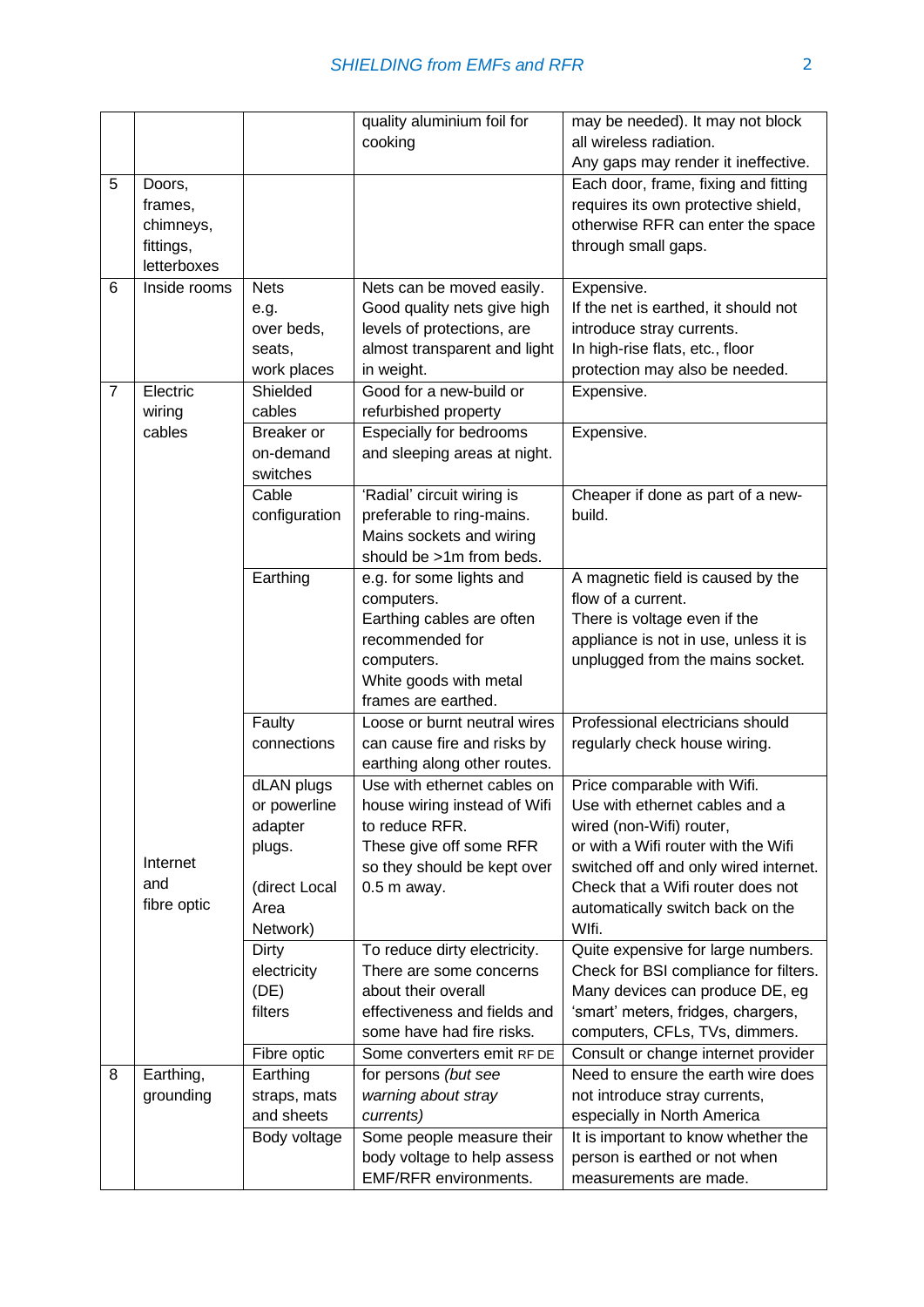| 9  | Computers       | Separate      | Some people use digital        | Some of these items are relatively      |
|----|-----------------|---------------|--------------------------------|-----------------------------------------|
|    |                 | screens,      | projectors to avoid            | inexpensive.                            |
|    |                 | keyboards     | proximity to screens.          |                                         |
|    |                 | and wired     | Some use separate key          |                                         |
|    |                 |               | boards and a wired mouse       |                                         |
|    |                 | mouse         |                                |                                         |
|    |                 |               | for a laptop, or cardboard     |                                         |
|    |                 |               | fittings or protective gloves. |                                         |
|    |                 |               | Airplane mode is essential.    |                                         |
|    |                 | Laptops       | Use without power mains        | MFs doubled by power cable on           |
|    |                 | Ethernet      | Always use with ethernet       | Check Wifi and Bluetooth are            |
|    |                 |               | cables and switch off Wifi.    | switched off.                           |
| 10 | Lighting        | Tungsten      | Replace CFLs and LEDs          | Some fittings may not be suitable.      |
|    |                 | bulbs         | with traditional tungsten or   |                                         |
|    |                 | (e.g.         | halogen bulbs where            |                                         |
|    |                 | incandescent  | possible. These create less    |                                         |
|    |                 | or some       | dirty electricity or unnatural |                                         |
|    |                 | rough bulbs)  | light spectrum.                |                                         |
| 11 | Clothing        | e.g.          | Some are easy to put on        | Expensive.                              |
|    |                 | Hats,         | and do not look unusual.       | Not to be used with wireless            |
|    |                 |               |                                | devices inside the clothing, since      |
|    |                 | scarves,      |                                |                                         |
|    |                 | leggings,     |                                | there is a danger of trapping EMFs.     |
|    |                 | shirts, tops  |                                |                                         |
| 12 | Bedding         | Sleeping      |                                | These do not always include             |
|    |                 | bags          |                                | protection for the face and head.       |
| 13 | <b>Wireless</b> | Small         | Refuse a wireless 'smart'      | Unless the shield is next to or very    |
|    | 'smart'         | shields,      | meter or ask for the           | close to the wireless device, it is     |
|    | meters.         | sometimes     | removal of a wireless          | usually ineffective over a relatively   |
|    |                 | portable      | meter.                         | wide area.                              |
|    | Screens and     |               | A shield to protect the        | It may increase the radiation in the    |
|    | blocking        |               | property from a wireless       | area not shielded, so beware in         |
|    | devices         |               | meter may be easy to fit or    | case a shield increases radiation       |
|    |                 |               | move.                          | from a wireless smart meter inside      |
|    |                 |               |                                | the property if the shield is fitted on |
|    |                 |               |                                | the outside of the meter.               |
| 14 | Robots          | Lawnmowers    | Avoid boundary wire            | Do not sleep, let children play, near   |
|    | 'White' RF      | Radiation     |                                |                                         |
| 15 |                 |               |                                | Expensive.                              |
|    | noise           | intended to   |                                | There are few peer-reviewed             |
|    |                 | increase      |                                | studies on whether these devices        |
|    |                 | background    |                                | are effective, harmful in the long      |
|    |                 | radio 'noise' |                                | term, or effective for everyone.        |
|    |                 | to mask       |                                | Increased random radiation does         |
|    |                 | harmful RFR   |                                | not seem wise and should always         |
|    |                 |               |                                | be avoided in shielded spaces.          |
| 16 | 'Remedial'      | Radiation     |                                | Expensive.                              |
|    | RF radiation    | intended to   |                                | There are few peer-reviewed             |
|    |                 | strengthen    |                                | studies on whether these devices        |
|    |                 | 'good' human  |                                | are effective, whether they are         |
|    |                 | wireless      |                                | harmful in the long term, or whether    |
|    |                 | signals to    |                                | they are effective for everyone.        |
|    |                 | counteract    |                                | Increased radiation does not seem       |
|    |                 |               |                                |                                         |
|    |                 | harmful RFR   |                                | wise and may have untended              |
|    |                 |               |                                | consequences in shielded spaces.        |